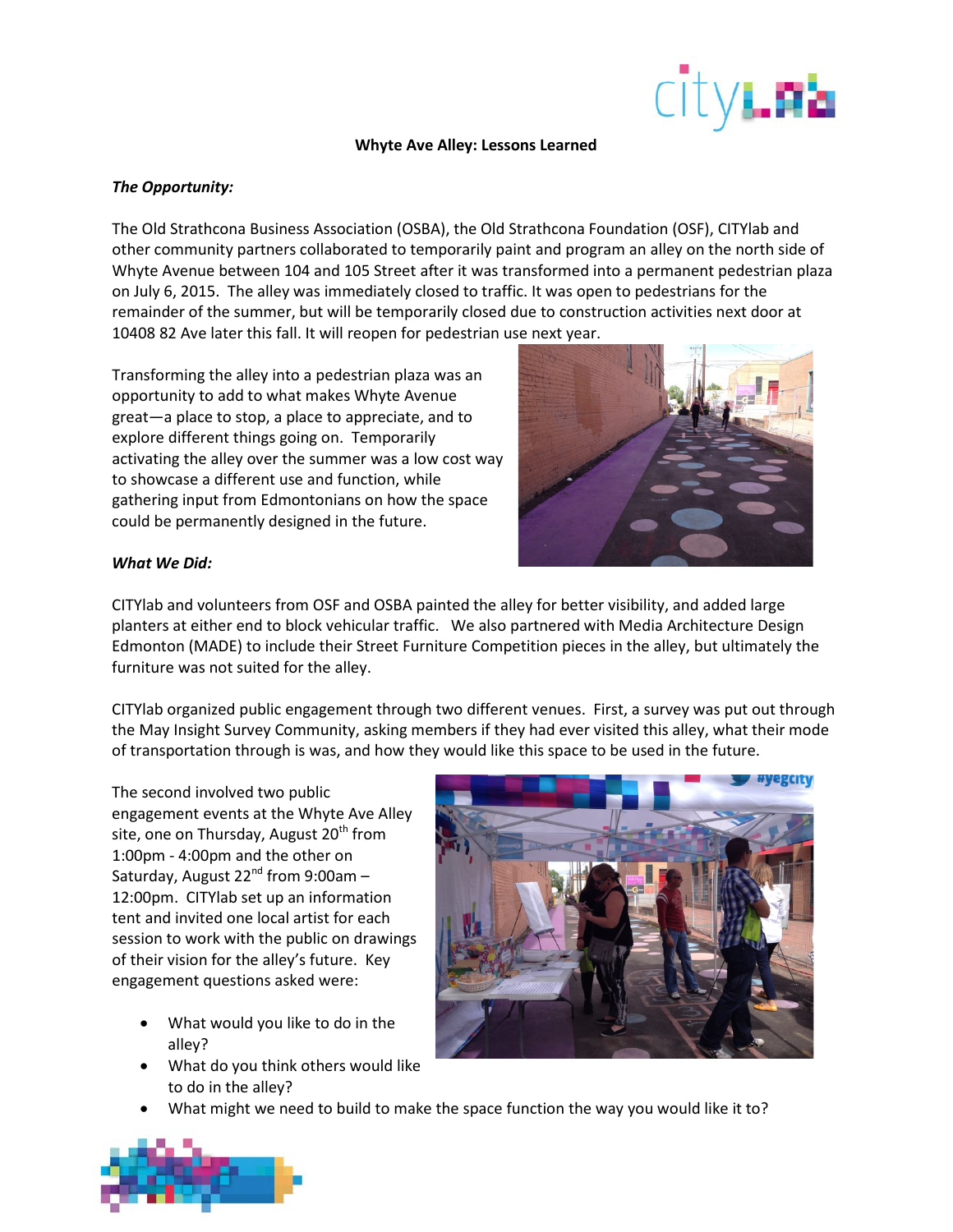

# **Pedestrian Counter Results**

CITYlab also partnered with a local civic technology meetup, Open Edmonton, to pilot a DIY pedestrian counter. The counter was inspired by an open-source solution found [here.](http://www.instructables.com/id/How-to-build-a-People-Counter-with-Raspberry-Pi-an/?ALLSTEPS) Open source solutions allow anyone to redeploy technology solutions with minimal work. The tool uses a cheap infrared counter and a small, inexpensive computer called a Raspberry Pi. Open Edmonton created the tool using parts purchased from a local tech hobby shop and has released a more detailed open source repository [here.](https://github.com/BGluth/Pi-Pedestrian-Counter)



# *What Was Said:*

# **May Insight Community Survey Results**

- 1210 people responded to this section of the survey
- *1. Do you ever visit Whyte Avenue (82 Avenue) between 103 Street and 105 Street?*
	- 86% of respondents have visited this location in the past.
- *2. Do you ever visit or go through the alley, either on foot or in a vehicle?*
	- Over half of respondents have not gone into the alley before;
	- 30% of those who have gone through the alley did so on foot.
- *3. If the alley is closed to vehicular traffic, in your opinion what are the top 3 types of amenities and/or programming you think would best contribute to Whyte Avenue?*
	- Overall, the top three amenities chosen were 1. Space for festivals (68%), 2. Seating (42%), and 3. Flowers of decorations (32%);
	- Respondents had the ability to choose more than one amenity;
	- 34 Respondents think that there should either be no programming or nothing listed in the survey. Their suggestions included food trucks, washrooms, parking, and vendor space.
- *4. How do you think closing the alley and turning it into a pedestrian friendly space might improve your Whyte Avenue experience?*
	- Over 50% of the respondents gave an open ended response;
	- Themes included having a quiet and safe space to relax, prioritizing pedestrians, encouraging social interaction, and not having an overall effect at all.

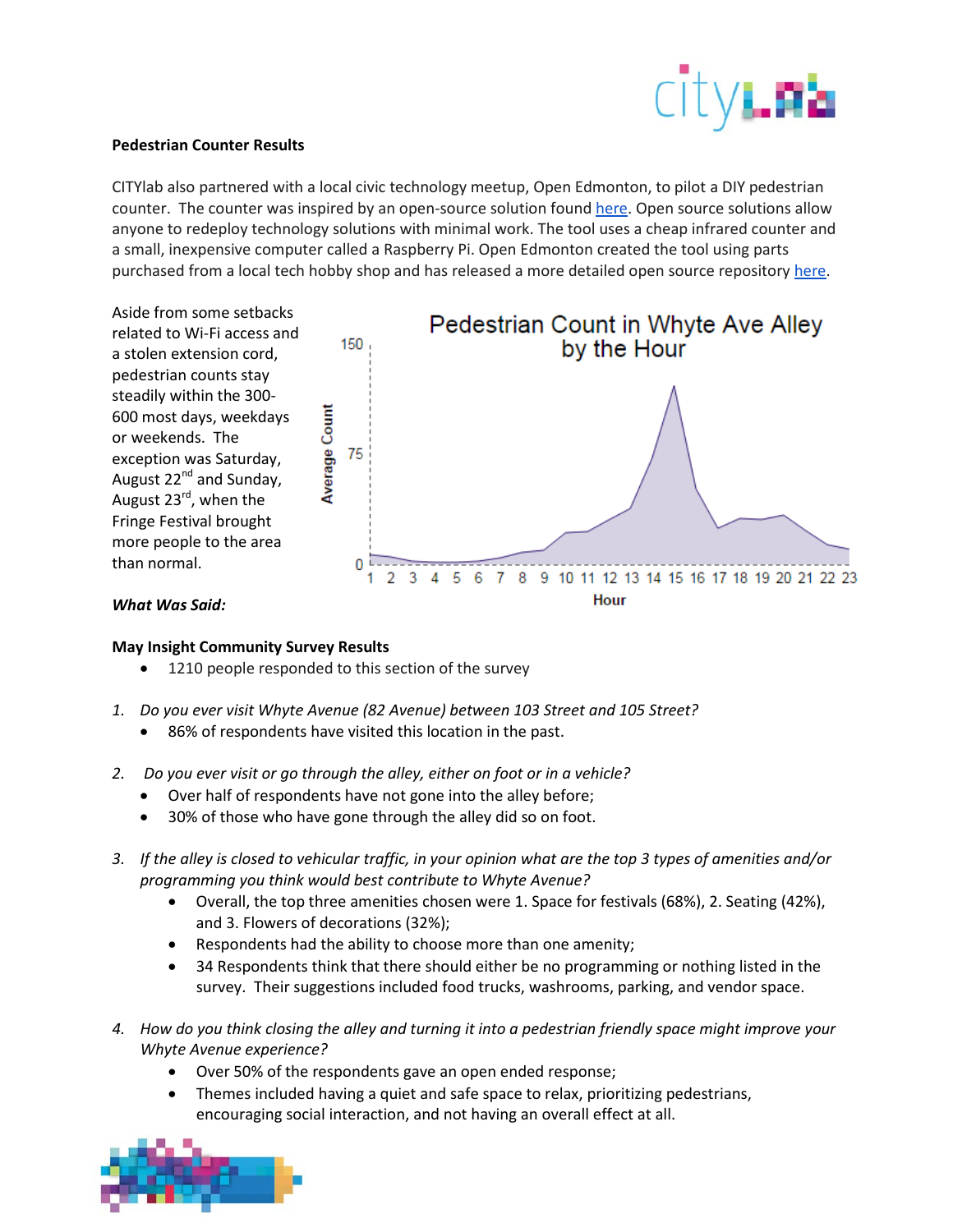

### **Questionnaire Summary Demographics**

- Between the two sessions, 100 questionnaires were completed and submitted on location in the Whyte Avenue Alley;
- Those who responded represent 40 different Edmonton neighbourhoods and 5 out-of-province municipalities;
- The age of respondents skewed young; over a quarter of respondents were between the ages 0- 20, and another quarter were between 21-30.
- 11% of respondents were considered seniors (over the age of 60).

# **Questionnaire Summary Results**

#### *1.What would you like to do in the alley?*

Of the 100 questionnaires submitted, 97 people told us what they would like to use the alley for. Common themes included:

- A space to sit, rest and drink coffee
- Play
- Admire art
- Participate in programming
- Have a market space
- Traverse through
- Parking
- **Servicing**

Overall, over a third of respondents said they would like to use the alley as an area to sit, drink coffee, and relax.

# *2. What do you think others would like to do in the alley?*

Almost half said that they feel other groups of people would use the space in the same way. The results of this question are fairly similar to the first, except almost a quarter of respondents left this question blank or asked us to refer to question 1.

1% 1% 7% 33%



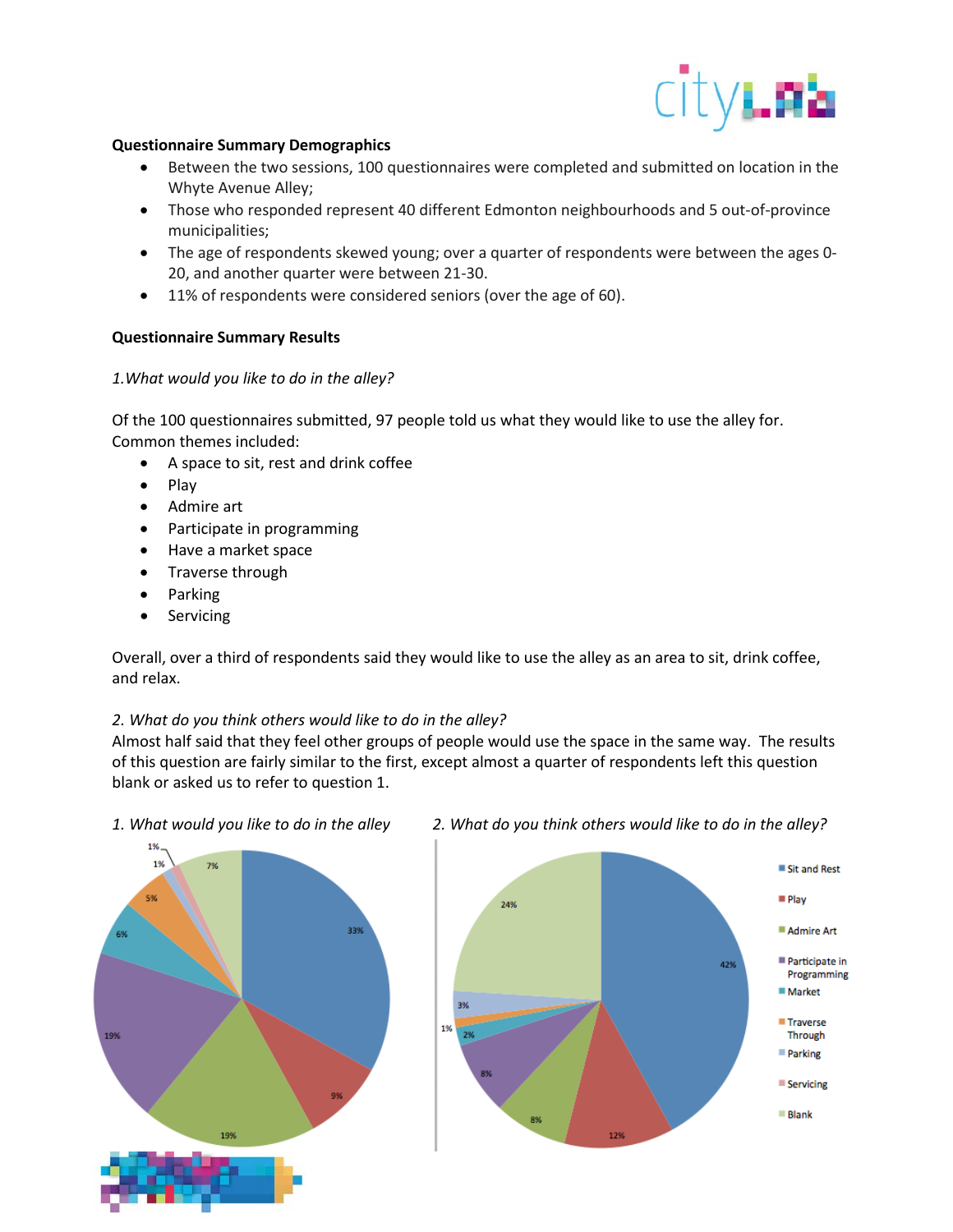

### *Drawn Visions Summary*

Altogether, sixteen visions were illustrated by either passersby themselves or the artists invited to participate in the engagement. As you can see from the six examples below, ideas ranged from practical seating spaces with lighting and greenery, to a giant slip and slide!